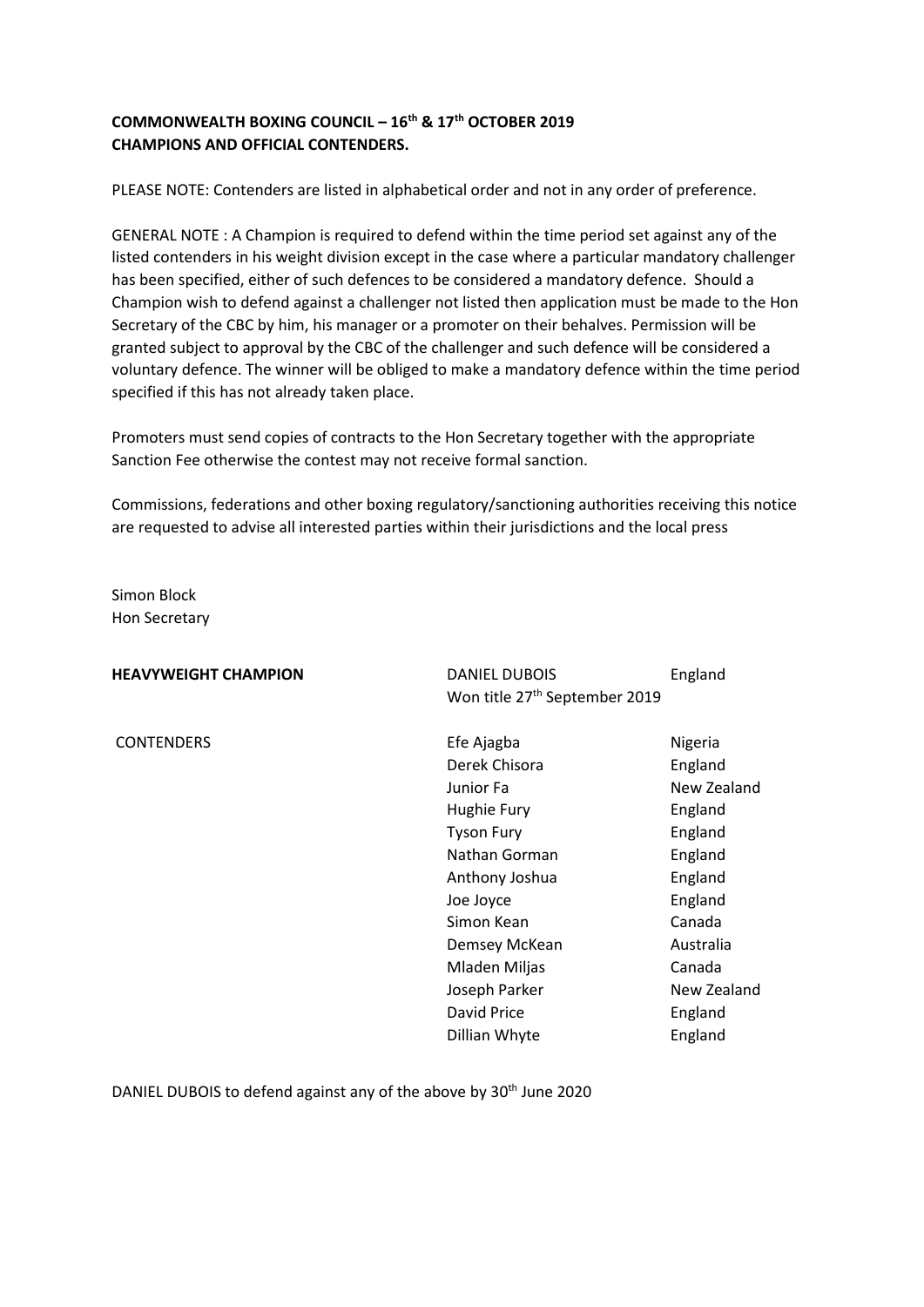**CRUISERWEIGHT CHAMPION** LAWRENCE OKOLIE England

Won Title 23rd March 2019

CONTENDERS **Hosea Burton** England Olanrewaju Durodola Nigeria Deion Jumah **England** David Light New Zealand Jack Massey **England** Tommy McCarthy New Zealand Thabiso Mchunu South Africa Jai Opetaia **Australia** Richard Riakporhe England Ryan Rozicki Canada

LAWRENCE OKOLIE to defend against any of the above by 31<sup>st</sup> March 2020

| LIGHT HEAVYWEIGHT CHAMPION | LYNDON ARTHUR<br>Won title 12th October 2019                                                                                                                | England                                                                                 |
|----------------------------|-------------------------------------------------------------------------------------------------------------------------------------------------------------|-----------------------------------------------------------------------------------------|
| <b>CONTENDERS</b>          | Joshua Buatsi<br><b>Blake Caparello</b><br>Isaac Chilemba<br>Reagan Dessaix<br>Callum Johnson<br>Lawrence Osueki<br><b>Shakan Pitters</b><br>Craig Richards | England<br>Australia<br>Zambia<br>Australia<br>England<br>England<br>England<br>England |
|                            | <b>Andre Sterling</b><br><b>Ricky Summers</b><br>Steven Ward<br><b>Anthony Yarde</b>                                                                        | England<br>England<br>N. Ireland<br>England                                             |

LYNDON ARTHUR to defend title against any of the above by 30<sup>th</sup> June 2020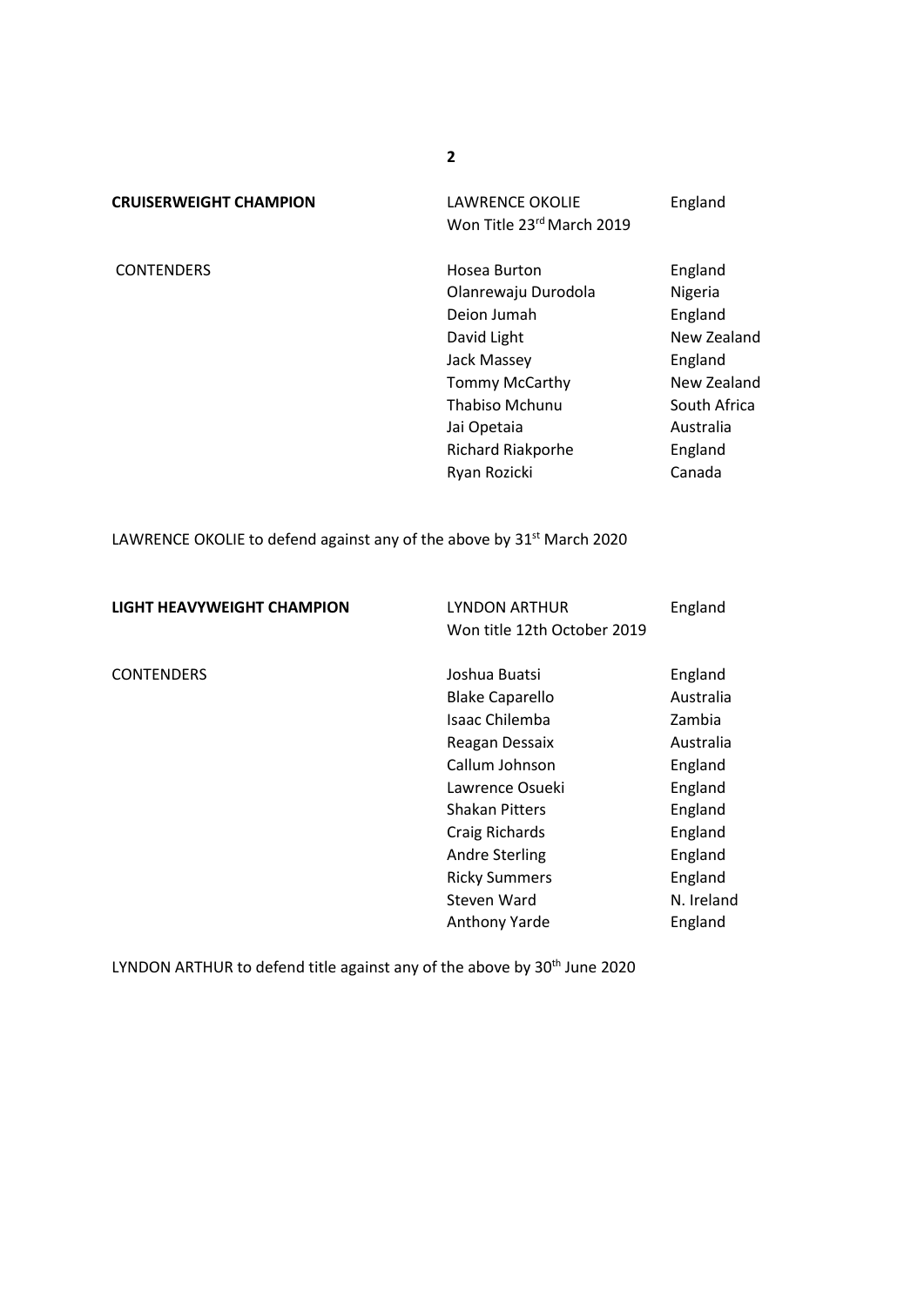**SUPERMIDDLEWEIGHT CHAMPION** LERRONE RICHARDS England

Won title 27<sup>th</sup> April 2019

CONTENDERS Habib Ahmed Ghana Bilal Akkawy **Australia** Lennox Allen Guyana Erik Bazinyan Canada David Brophy Scotland Lennox Clarke England Zac Dunn Australia Rocky Fielding **England** Tommy Langford England Emmanuel Martey Ghana Delali Miledzi **Ghana** Jayde Mitchell **Australia** Martin Murray **England** Zach Parker England Tommy Philbin Scotland Shakeel Phinn Canada Vijender Singh **India** Mateo Tapia **Australia** 

LERRONE RICHARDS to defend against any of the above by 30<sup>th</sup> June 2020

### **MIDDLEWEIGHT CHAMPION** FELIX CASH England

Won title 2<sup>nd</sup> February 2019 CONTENDERS **Steven Butler** Canada Joshua Clottey **Ghana** Jack Cullen **England** Conrad Cummings N. Ireland Mark Heffron England Rocky Jerkic **Australia** Tureano Johnson Bahamas Walter Kautondokwa Namibia Marcus Morrison **England** Lukas Ndafoluma Mamibia Raydon Okwiri Kenya Wale Omotoso Nigeria Andrew Robinson England Steve Rolls **Canada** Issah Samir Ghana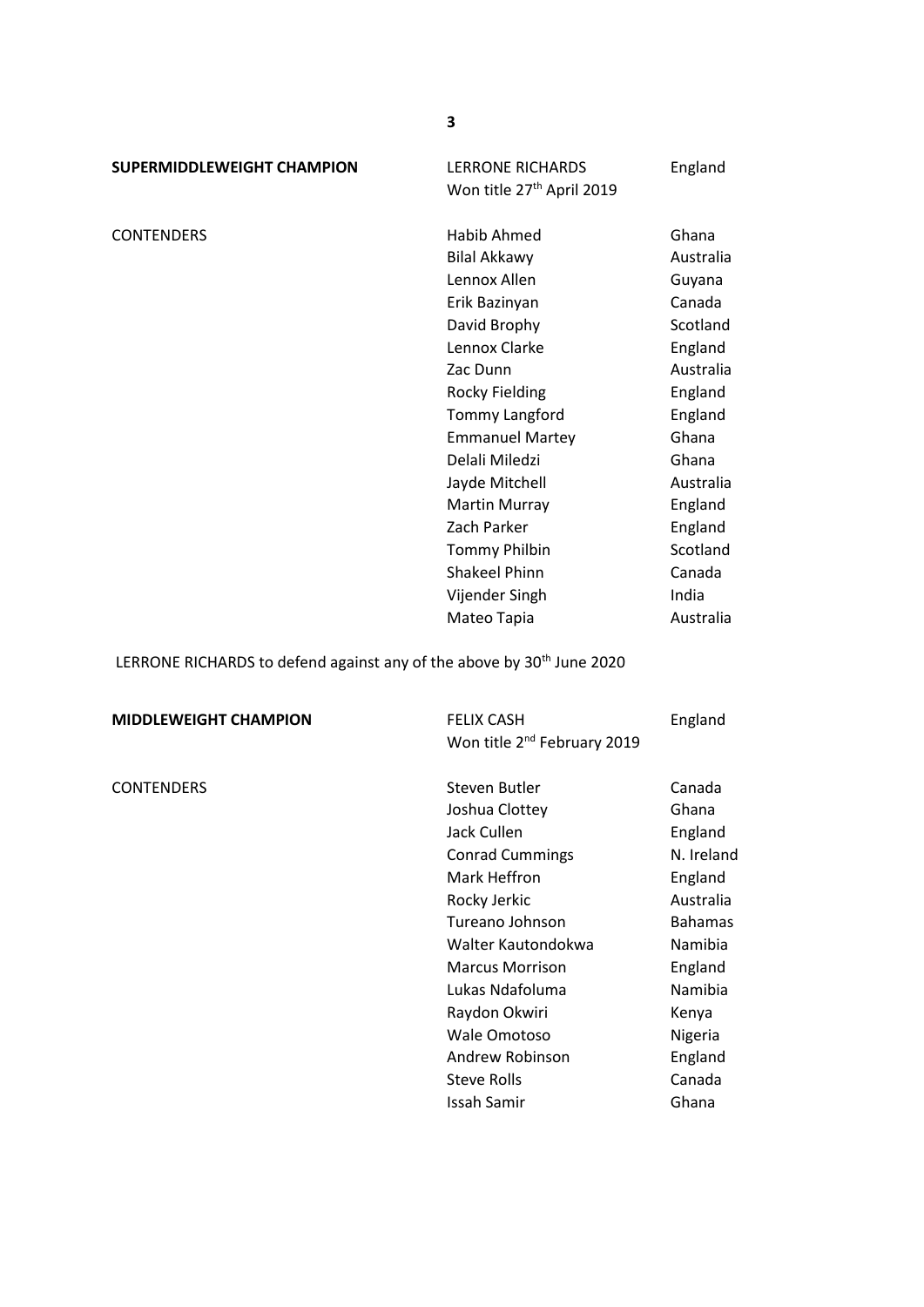Patrice Volny Canada Jason Welborn **England** Liam Williams Wales

FELIX CASH due to defend title against JACK CULLEN on 2<sup>nd</sup> November 2019

| SUPERWELTERWEIGHT CHAMPION | JAMES METCALF                        | England   |
|----------------------------|--------------------------------------|-----------|
|                            | Won title 15 <sup>th</sup> June 2019 |           |
| <b>CONTENDERS</b>          | Patrick Allotey                      | Ghana     |
|                            | Kieron Conway                        | England   |
|                            | Cody Crowley                         | Canada    |
|                            | Sam Eggington                        | England   |
|                            | Scott Fitzgerald                     | England   |
|                            | <b>Anthony Fowler</b>                | England   |
|                            | Jeff Horn                            | Australia |
|                            | Hassan Mwakinyo                      | Tanzania  |
|                            | Dwight Ritchie                       | Australia |
|                            | Keiran Smith                         | Scotland  |
|                            | Liam Smith                           | England   |
|                            | Ashley Theophane                     | England   |
|                            | Tim Tszyu                            | Australia |
|                            | Michael Zerafa                       | Australia |

JAMES METCALF to defend against any of the above by  $31^{st}$  March 2020

| <b>WELTERWEIGHT CHAMPION</b> | <b>CHRIS JENKINS</b><br>Won title 3rd August 2019                                                                                                                                                                 | Wales                                                                                                                                                      |
|------------------------------|-------------------------------------------------------------------------------------------------------------------------------------------------------------------------------------------------------------------|------------------------------------------------------------------------------------------------------------------------------------------------------------|
| <b>CONTENDERS</b>            | Conor Benn<br>Jack Brubaker<br>Custio Clayton<br>Ekow Essuman<br>Johnny Garton<br>Josh Kelly<br>Amir Khan<br>Frederick Lawson<br>Thillani Mbenge<br>Michael McKinson<br>Ben Savva<br>Mikka Shonena<br>Liam Taylor | England<br>Australia<br>Canada<br>England/Botswana<br>England<br>England<br>England<br>Ghana<br>South Africa<br>England<br>Australia<br>Namibia<br>England |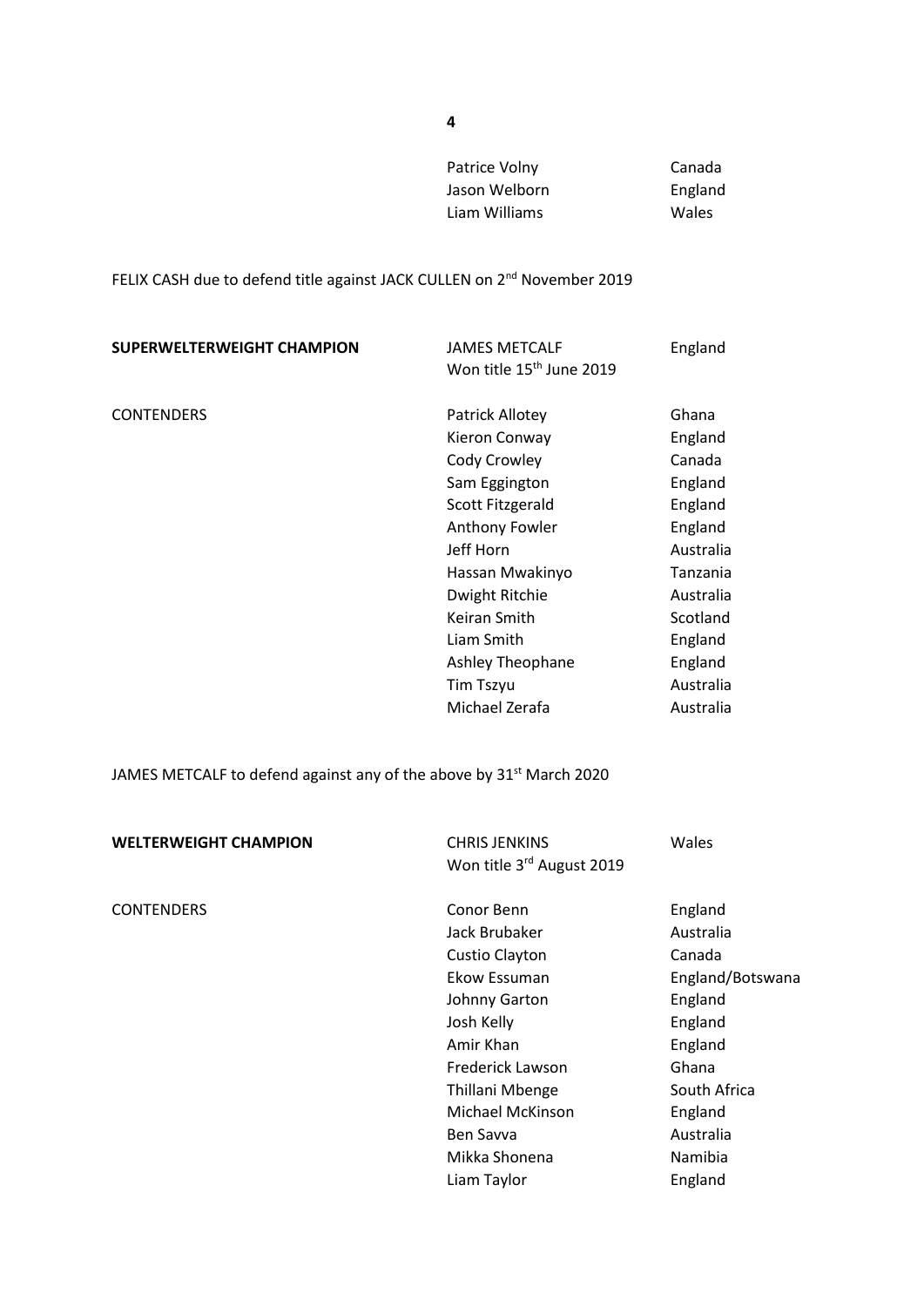| <b>Anthony Tomlinson</b> | England      |
|--------------------------|--------------|
| Chris Van Heerden        | South Africa |
| Steven Wilcox            | Canada       |
| Mikael Zewski            | Canada       |
|                          |              |

CHRIS JENKINS to defend against any of the above by 30th June 2020

| <b>SUPERLIGHTWEIGHT CHAMPION</b> | PHILIP BOWES<br>Won title 2 <sup>nd</sup> February 2019 | England          |
|----------------------------------|---------------------------------------------------------|------------------|
| <b>CONTENDERS</b>                | Kpakpo Alottey                                          | Ghana            |
|                                  |                                                         | Scotland         |
|                                  | <b>Ricky Burns</b>                                      |                  |
|                                  | <b>Jack Catterall</b>                                   | England          |
|                                  | <b>Steve Claggett</b>                                   | Canada           |
|                                  | O'Hara Davies                                           | England          |
|                                  | Robbie Davies Jnr                                       | England          |
|                                  | Akeem Ennis Brown                                       | England          |
|                                  | <b>Tom Farrell</b>                                      | England          |
|                                  | Olaide Fijabi                                           | Nigeria          |
|                                  | <b>Terry Flanagan</b>                                   | England          |
|                                  | Joe Hughes                                              | England          |
|                                  | Julius Indongo                                          | Namibia          |
|                                  | Jabulani Makhense                                       | South Africa     |
|                                  | Tyrone McKenna                                          | Northern Ireland |
|                                  | <b>Brandon Ogilvie</b>                                  | Australia        |
|                                  | Liam Paro                                               | Australia        |
|                                  | Kay Prospere                                            | England          |
|                                  | Lewis Ritson                                            | England          |
|                                  | <b>Terry Tzouramanis</b>                                | Australia        |
|                                  | Yves Ulysse Jnr                                         | Canada           |

PHILIP BOWES due to make defence against AKEEM ENNIS BROWN date to be confirmed

| LIGHTWEIGHT CHAMPION | <b>JOE CORDINA</b><br>Won title 4 <sup>th</sup> August 2018<br>Last defence 31 <sup>st</sup> August 2019 | Wales   |
|----------------------|----------------------------------------------------------------------------------------------------------|---------|
| <b>CONTENDERS</b>    | Maxwell Awuku                                                                                            | Ghana   |
|                      | <b>Sharif Bogere</b>                                                                                     | Uganda  |
|                      | Luke Campbell                                                                                            | England |
|                      | <b>Tommy Coyle</b>                                                                                       | England |
|                      | Anthony Crolla                                                                                           | England |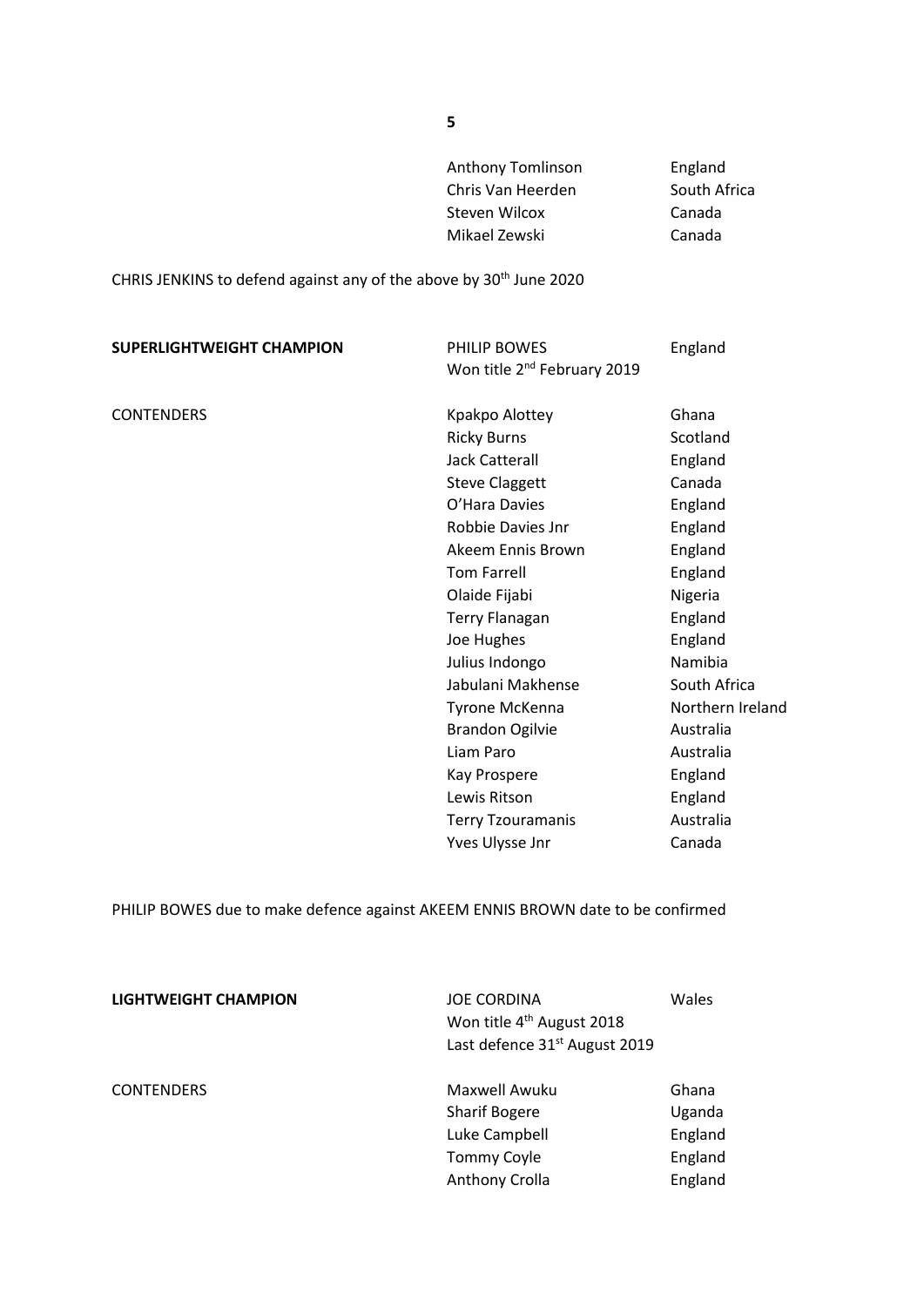Craig Evans Wales Paul Hyland Jnr N. Ireland Oto Joseph Nigeria George Kambosos Jnr Australia Tony Luis Canada Siphosethu Mvula South Africa Xolisani Ndongeni South Africa Jacob Ng **Australia** Josh O'Reilly Canada Lee Selby **England** Stephen Smith England Emmanuel Tagoe Ghana James Tennyson Northern Ireland

JOE CORDINA to defend against any of the above by 30<sup>th</sup> June 2020

| SUPERFEATHERWEIGHT CHAMPION | ZELFA BARRETT                              | England |
|-----------------------------|--------------------------------------------|---------|
|                             | Won title 15 <sup>th</sup> June 2019       |         |
|                             | Last defence 12 <sup>th</sup> October 2019 |         |
|                             |                                            |         |

CONTENDERS Nort Beauchamp New Zealand Sam Bowen **England** Anthony Cacace N Ireland Bilel Dib Australia Alex Dilmaghani England Azinga Fuzile South Africa Sakaria Lukas Namibia Marco McCullough Northern Ireland Phila Mpontshana South Africa Jeremiah Nakathka Namibia Archie Sharp **England** Bruno Vifauviwili **Tanzania** Oluwaseun Joseph Wahab Nigeria Liam Walsh England Martin J Ward **England** 

ZELFA BARRETT to defend against any of the above by 30<sup>th</sup> June 2020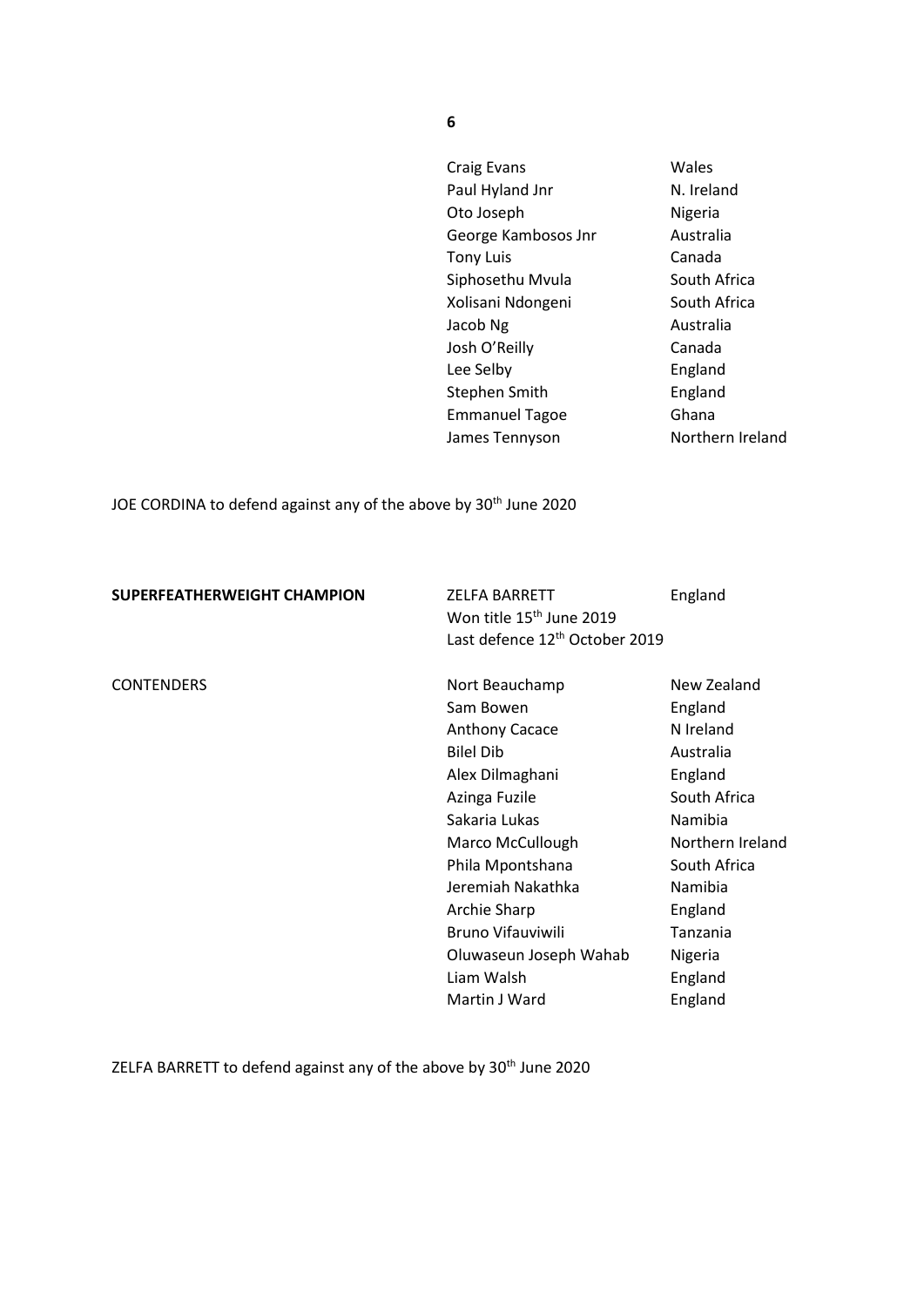**FEATHERWEIGHT CHAMPION** LEIGH WOOD England Mon Title 2<sup>nd</sup> March 2019 Last defence 10<sup>th</sup> May 2019

CONTENDERS Reece Bellotti England Khanyile Bulana South Africa Michael Conlan N. Ireland James Dickens **England** Loreto Dlamini South Africa Carl Frampton Northern Ireland Kid Galahad **England** Jordan Gill **England** Luke Jackson Australia Isaac Lowe **England** Nathaniel May **Australia** Ryan Walsh England Gamal Yafai **England** 

> Ayabonga Sonjica South Africa Thomas Patrick Ward England

LEIGH WOOD to defend against any of the above by 30<sup>th</sup> June 2020

| SUPERBANTAMWEIGHT CHAMPION | <b>BRAD FOSTER</b><br>Won title 18 <sup>th</sup> May 2019<br>Last defence 14 <sup>th</sup> September 2019 | England          |
|----------------------------|-----------------------------------------------------------------------------------------------------------|------------------|
| <b>CONTENDERS</b>          | Aliu Bamidele Lasisi                                                                                      | Nigeria          |
|                            | Jason Cunningham                                                                                          | England          |
|                            | <b>Isaac Dogboe</b>                                                                                       | Ghana            |
|                            | T J Doheny                                                                                                | Australia        |
|                            | <b>Brock Jarvis</b>                                                                                       | Australia        |
|                            | Lodumo Lamati                                                                                             | South Africa     |
|                            | Ashley Lane                                                                                               | England          |
|                            | <b>Tyrone McCullagh</b>                                                                                   | Northern Ireland |
|                            | <b>Gavin McDonnell</b>                                                                                    | England          |
|                            | Jamie McDonnell                                                                                           | England          |
|                            | Wasiru Mohammed                                                                                           | Ghana            |
|                            | Manyo Plange                                                                                              | Ghana            |
|                            | Lucien Reid                                                                                               | England          |

BRAD FOSTER to defend against any of the above by 30<sup>th</sup> June 2020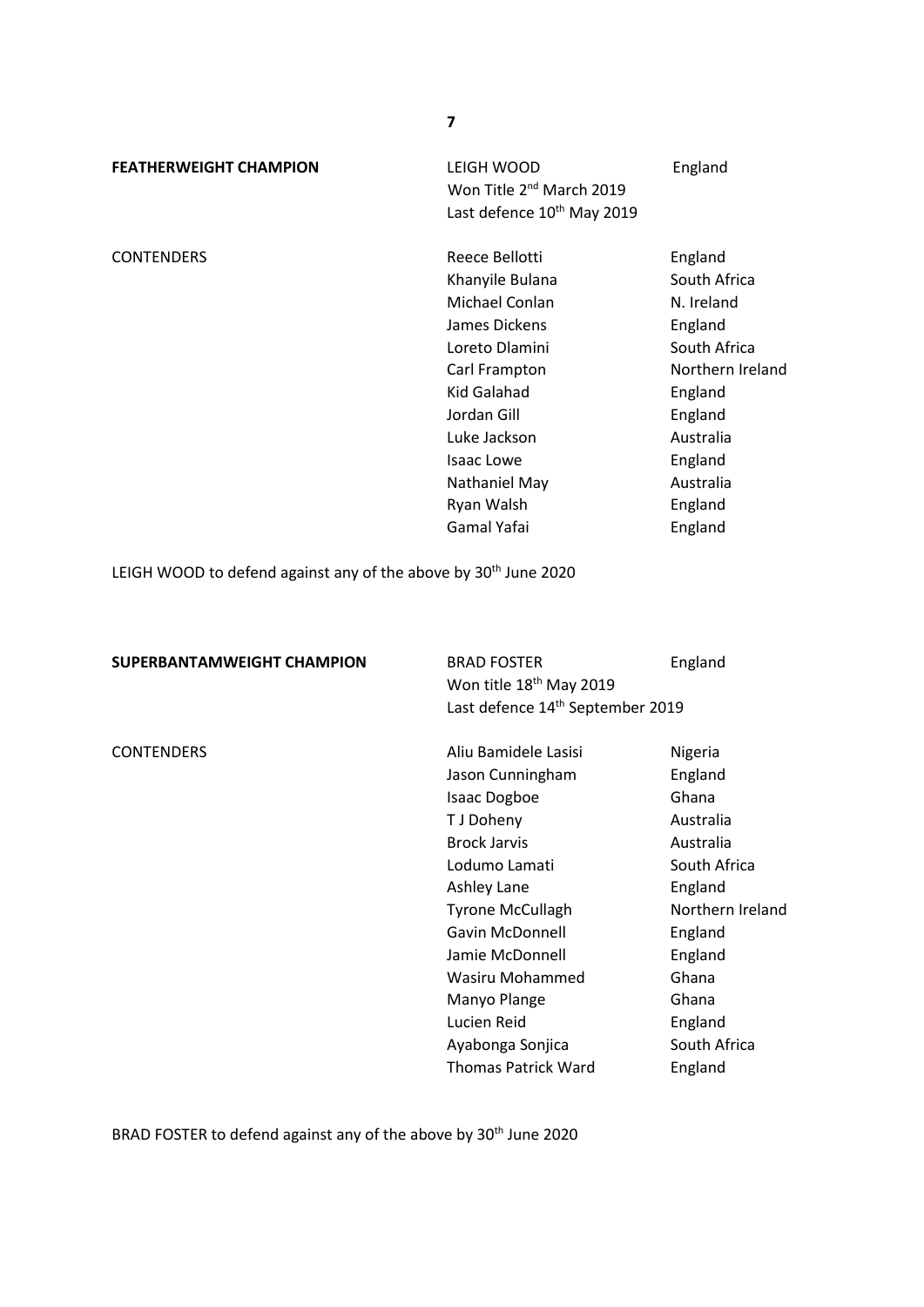**BANTAMWEIGHT CHAMPION** LEE McGREGOR Scotland Won title 13<sup>th</sup> October 2018 Last defence 22<sup>nd</sup> June 2019

CONTENDERS Joseph Agbeko Ghana Ryan Burnett Northern Ireland Iain Butcher Scotland Paul Butler **England** Elton Dharry Guyana Thomas Essomba Cameroon Ukashir Farooq **England** Lee Haskins **England** Toto Hlebe South Africa Marc Leach England Ronald Malindi South Africa Jonas Matheus **Namibia** Duke Micah Ghana Jason Moloney **Australia** Kyle Williams England

LEE MCGREGOR due to defend against UKASHIR FAROOQ on 16<sup>th</sup> November 2019

| <b>SUPERFLYWEIGHT CHAMPION</b>                                                | TOMMY FRANK<br>Won title 15th March 2019                                                                                                                | England                                                                                                    |
|-------------------------------------------------------------------------------|---------------------------------------------------------------------------------------------------------------------------------------------------------|------------------------------------------------------------------------------------------------------------|
| <b>CONTENDERS</b>                                                             | Athenkosi Dumezweni<br>Charlie Edwards<br>Sunny Edwards<br><b>Ryan Farrag</b><br>Andrew Moloney<br>Sabelo Ngebinyana<br>Sikho Ngothole<br>Yanga Sigqibo | South Africa<br>England<br>England<br>England<br>Australia<br>South Africa<br>South Africa<br>South Africa |
| TOMMY FRANK to defend against any of the above by 31 <sup>st</sup> March 2020 |                                                                                                                                                         |                                                                                                            |

| <b>FLYWEIGHT CHAMPION</b> | <b>JAY HARRIS</b><br>Won Title 24th February 2017<br>Last defence 3rd November 2018 | Wales                               |
|---------------------------|-------------------------------------------------------------------------------------|-------------------------------------|
| <b>CONTENDERS</b>         | Jackson Chauke<br>Charlie Hoy<br>Ross Murray                                        | South Africa<br>England<br>Scotland |